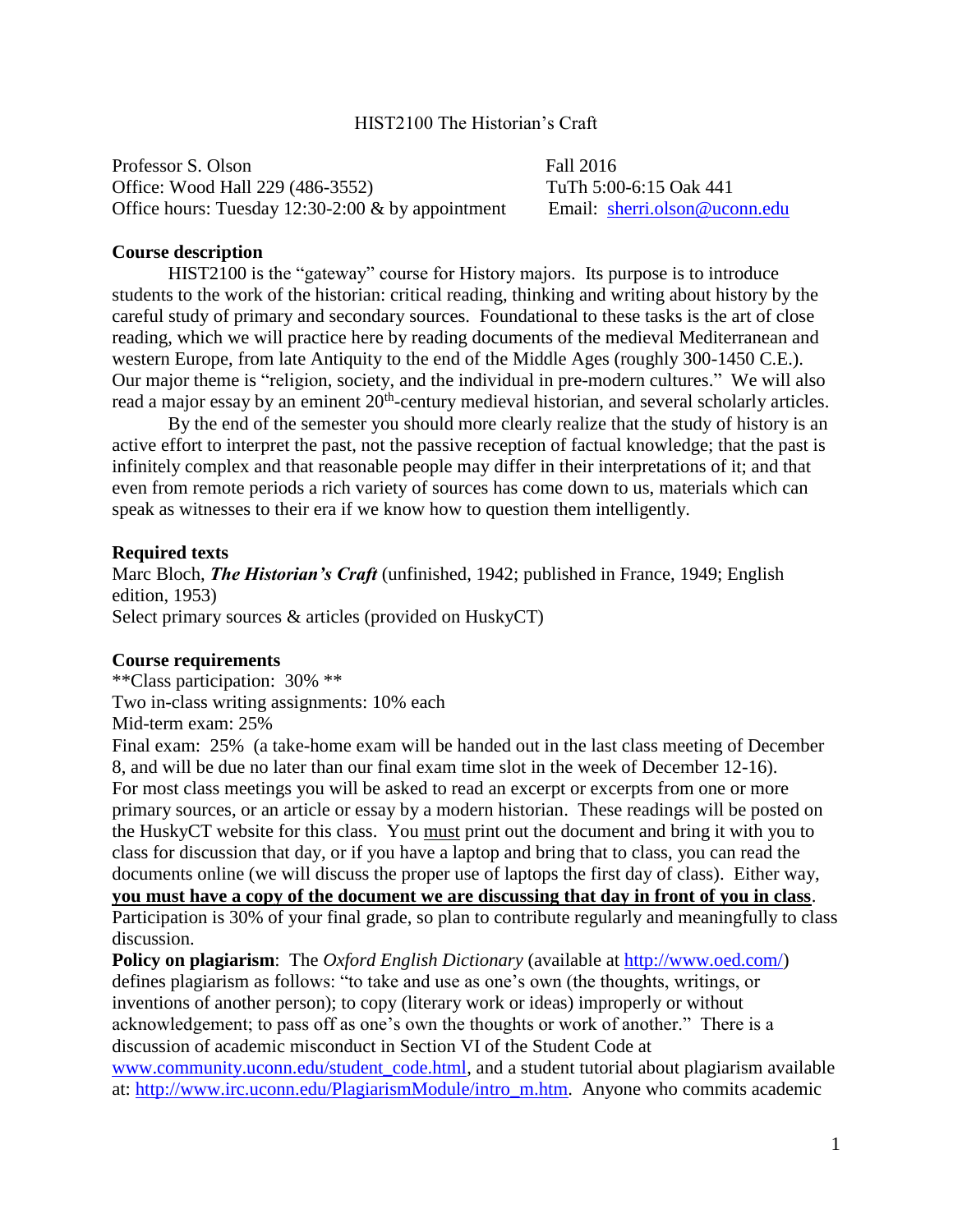misconduct will, at the very least, receive an F for that portion of coursework and have to redo the work for no credit.

## **Readings**

Week 1 (August 30 & September 1)

Session 1: Introduction to the course, definition of terms

Session 2: The Setting: Pre-modern Europe and the Mediterranean; Patrick Rael, "How to Read a Primary Source;" Emperors Galerius and Constantine, *Edicts of Toleration* (311 & 313)

Week 2 (September 6 & 8)

Session 3: Marc Bloch, *The Historian's Craft*, pp. v-xxi, 3-78 Session 4: Bloch, *Historian's Craft*, pp. 79-197

Week 3 (September 13 & 15)

Session 5: Thomas Head, "Hagiography;" & *The Passion of Perpetua and Felicity* (203) Session 6: Athanasius, *Life of St Anthony* (c. 356)

Week 4 (September 20 & 22) Session 7: St Augustine, *Confessions* (397/8) (selections) Session 8: **in-class writing assignment & discussion** 

Week 5 (September 27 & 29) Session 9: Gregory the Great, *Life of St Benedict* (594) Session 10: *The Benedictine Rule* (c. 524) (selections)

Week 6 (October 4 & 6)

Session 11: Gregory of Tours, *History of the Franks* (c. 590) (selections)

Session 12: Einhard, *Life of Charlemagne* (c. 820); Charlemagne, *Capitulary for Saxony* (c. 785)

Week 7 (October 11 & 13) Session 13: *Life of St Liutberga* (c. 870) **Session 14: MID-TERM exam**

Week 8 (October 18 & 20) Session 15: Polyptych of Neuillay (c. 820); Foundation Charter of Cluny (910) Session 16: *Peace of God* & *Truce of God* (c. 1000)

Week 9 (October 25 & 27) Session 17: Film: 'Into Great Silence' Session 18: Frederick of Hamburg, *Charter of Privileges* (1106)